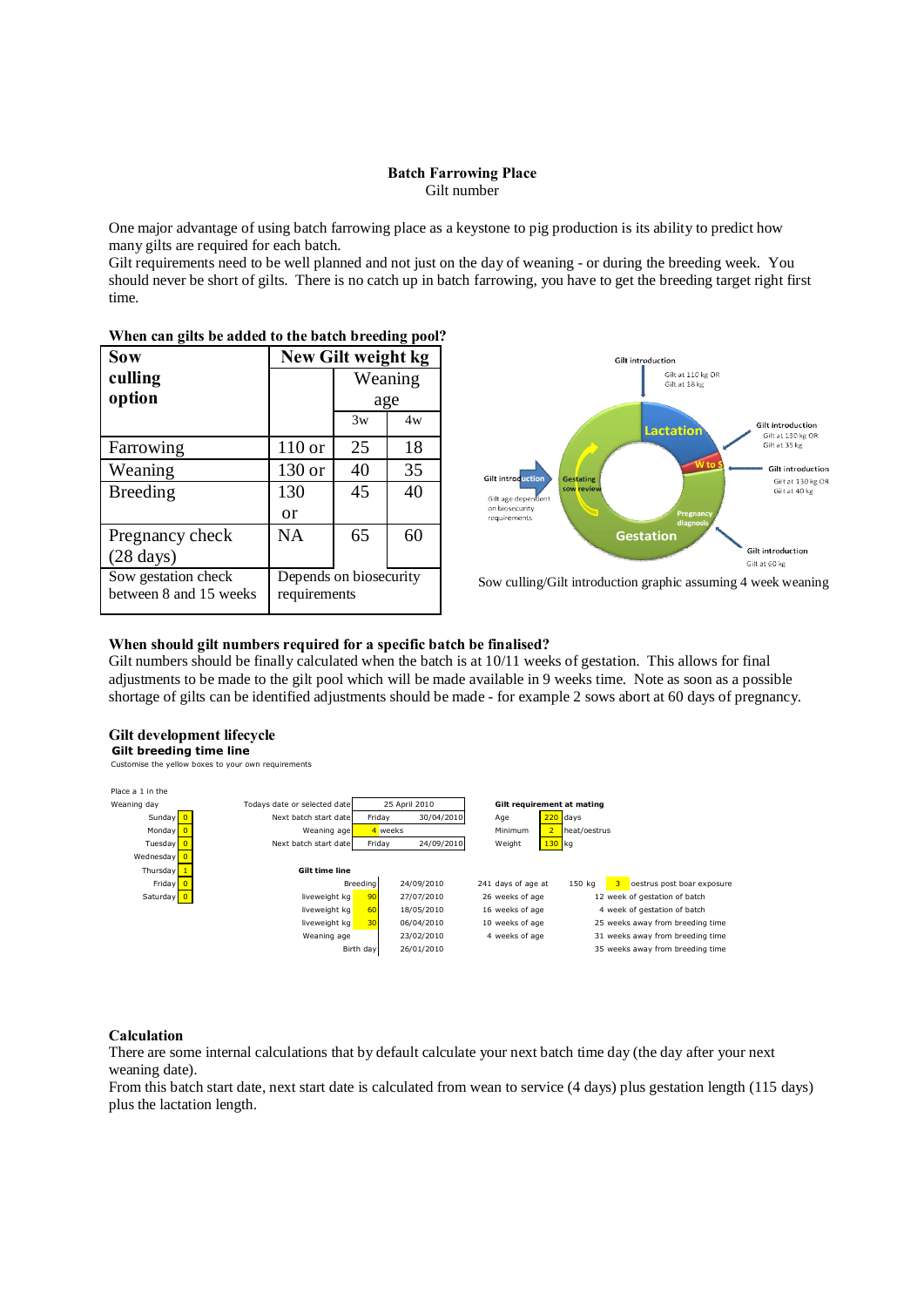The age of the gilt at any particular week is calculated from the formulae:  $(ROUNDUP(-0.0744^{(((weight kg)/10)+1),2)}+2.7618*((\text{weight kg})/10)+1)-0.2818,0))$ 

The specific days in the gilt live cycle is important as they are relevant to selecting the gilt and can be coordinated in line with specific breeding events in the batch.

#### **How many gilts do I need for this batch of pigs?**

If the number of gilts are to be calculated when the batch is at 10/11 weeks, this calculator can be of help. The yellow boxes can be customised to suit your farm

#### **How many females are presumed**



This programme assumes a  $\frac{9}{100}$  week gilt introduction process. However, modification will be needed if you leave less time (which is unwise if you have PPRSv) or more time - by selecting gilts earlier.



#### **Combined with previous weeks/batch results we can build an entire gilt pool**

**Can I calculate how many gilts I am going to need over the next couple of months?**

Yes. Using batch farrowing you can approximate the number of gilts required. This should be carefully discussed with your genetic supplier.

Using a simple approach to above, a gilt requirement calculator can be written. The example shown is a 4 week weaning weekly batch system. Other models can be found in the gilt section.

The default is set up with an example pig pregnant per week of gestation for the selected batch size, but can be easily customised to actual events on the farm.